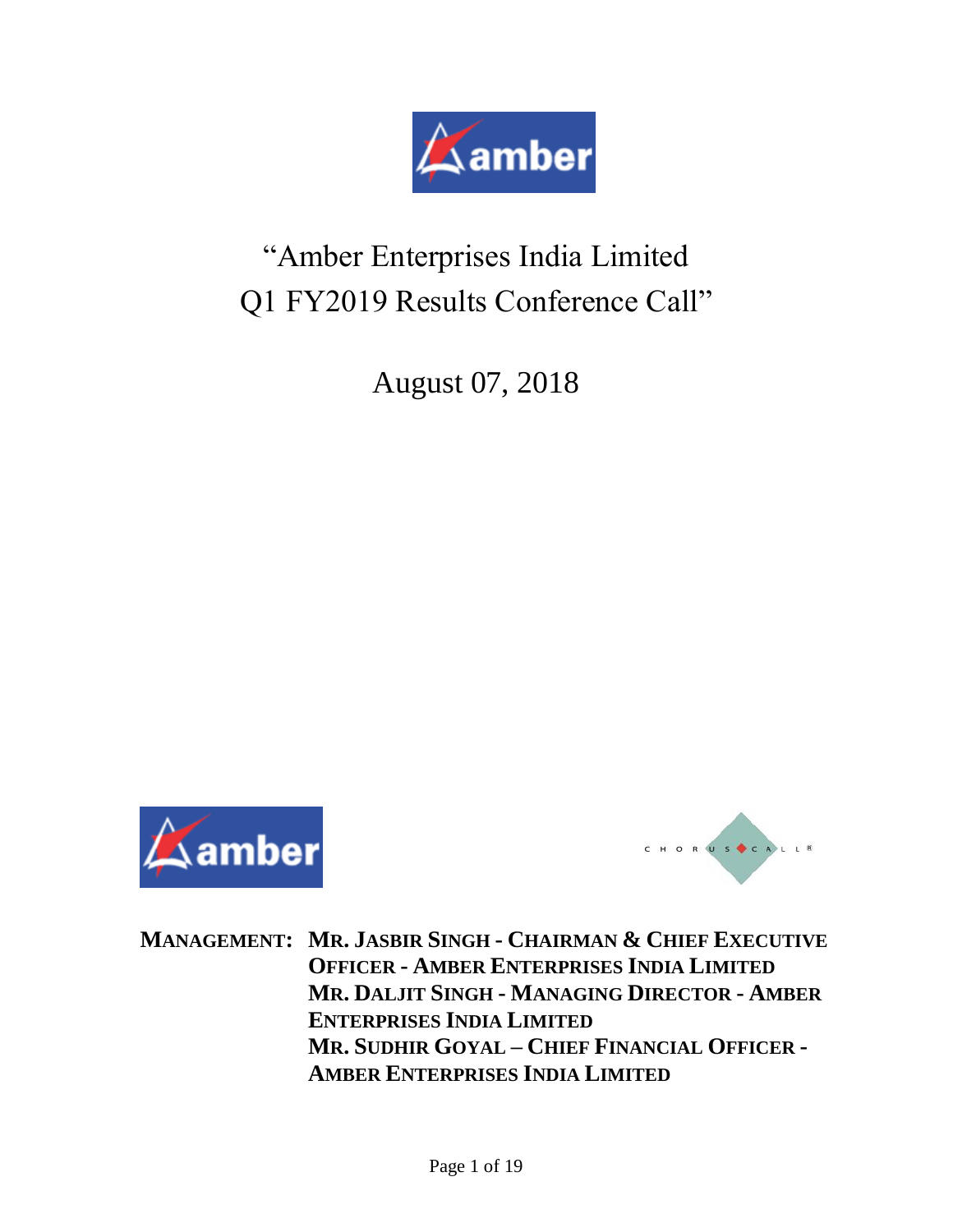

**Moderator:** Ladies and gentlemen good day and welcome to Amber Enterprises India Limited Q1 FY2019 Results Conference Call. This conference call may contain forward-looking statements about the Company, which are based on the beliefs, opinions and expectations of the Company as on date of this call. These statements are not the guarantees of future performance and involve risks and uncertainties that are difficult to predict. As a reminder, all participant lines will be in the listen-only mode and there will be an opportunity for you to ask questions after the presentation concludes. Should you need assistance during the conference call, please signal an operator by pressing "\*" then "0" on your touchtone phone. Please note that this conference is being recorded. I now hand the conference over to Mr. Jasbir Singh, Chairman and CEO of Amber Enterprises India Limited. Thank you and over to you Sir!

**Jasbir Singh:** Good evening everyone and a very warm welcome to our Q1 FY2019 earnings conference call. Today I am joined by Mr. Daljit Singh, Managing Director, Mr. Sudhir Goyal – CFO and SGA Strategic Growth Advisors, our investor relation advisors. We have uploaded our updated result presentation on the exchanges and I hope everybody had an opportunity to go through the same. I would just like to go through the industry update now.

> On the industry front, April and May were hit by unseasonal rains across the country while June was better than the previous two months, but it has not been enough to offset the decline seen in the previous two months. Unseasonal rains have led to inventory buildup across brands, which had an impact on secondary and primary sales of room air conditioners; however, we are very confident that industry should pickup for the coming quarters on back festive season and the seasonal shift may also play a major role going forward. These seasonal shifts may have impact on the quarters, but on the full year basis, industry should do well. Due to the inventory buildup across brands and low primary and secondary sales, our volumes were also impacted. On Y-o-Y basis we observed a dip of 3.5% in our volume in AC units whereas as per estimates industry degrew by around 10 to 12%, which is almost an outperformance as compared to the industry.

> Looking at the order book in hand, we are very confident of our growth on full year basis, and we will continue to outperform the industry. Another important factor to be considered here is the implementation of GST from July 2017 last year, which led to preponement of the sales giving a higher base effect to the volumes and revenue in Q1 FY2018.

> I will now take you through the operational numbers. In the last year we had anticipated increase in demand of our product along with the changing preference from the customers for inverters instead of fixed speed air conditioners. Inverter air conditioners had a share of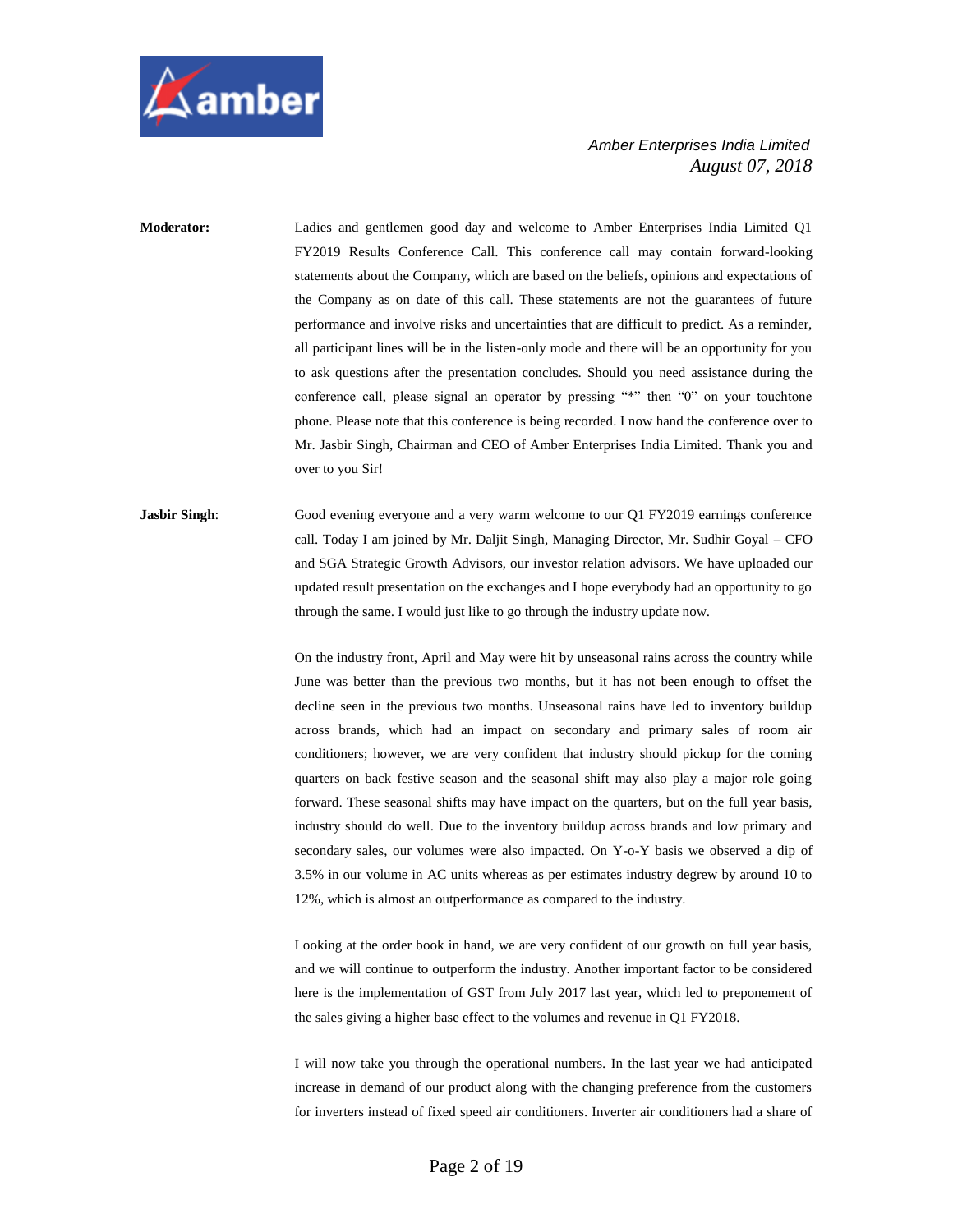

almost 40% in FY2018 according to our estimates. This should be touching close to about 55% to 60% by year-end FY2019. We are one of the largest PCB manufacturing company in India for room air conditioners by our investments in IL JIN and Ever Electronics. This will give us an extra edge on increasing our revenues and margins going forward.

We have reported all our numbers on standalone basis. The total revenue for Q1 FY2019 stood at Rs.602 Crores as against Rs. 624 Crores for the corresponding quarter last year after adjusting for Excise and GST impact.

Overall revenue degrew by 3.5% whereas we have seen a growth in revenue of 8% and 31% in our air conditioner component business and non-air conditioner component segment respectively. Non-AC components grew from 63 Crores in Q1 FY2018 to 83 Crores in Q1 FY2019 and AC component grew to 53 Crores in Q1 FY2019 as compared to 49 Crores. In volume terms, we have sold approximately 5.5 lakh units in Q1 FY2019 as compared to 5.7 units in Q1 FY2018, which is approximately down to about 3.5%; however, our full year outlook remains the same with the robust order book in hand and new customer additions.

EBITDA for the quarters stood at 61 Crores as compared to 56 Crores for the corresponding quarter last year, EBITDA margins are about 10% for this quarter almost 100 BPS higher on year-on-year basis. Since we are witnessing growth in our AC and non-AC component, we are confident of improving margin trajectory going forward.

Other incomes include around 5.6 Crores of forex loss of which 4.21 is realized and 1.45 is unrealized. PAT for the quarter is Rs.29 Crores as compared to Rs.26 Crores for the corresponding quarter last year. This is due to reduction in interest cost due to repayment of Debt from the IPO proceeds. PAT margin stood at 4.8% for this quarter, almost 70 BPS higher than the Q1 FY2019.

On the way forward, we would like to state the three agendas. The first one is acquisitions, with the help of our acquisitions Ever and IL JIN we are confident and ready for the future with the smart future ready technology for inverter air conditioners, you will see a full year impact for IL JIN and half year impact of Ever in the revenues and profitability. Secondly, New customers and products; we have added new customers, strengthened our existing relationships increased our product offerings by way of strong R&D in the last year. We shall continue our focus to keep on expanding these in the future as well. This will help us to grow faster than the industry in the years to come.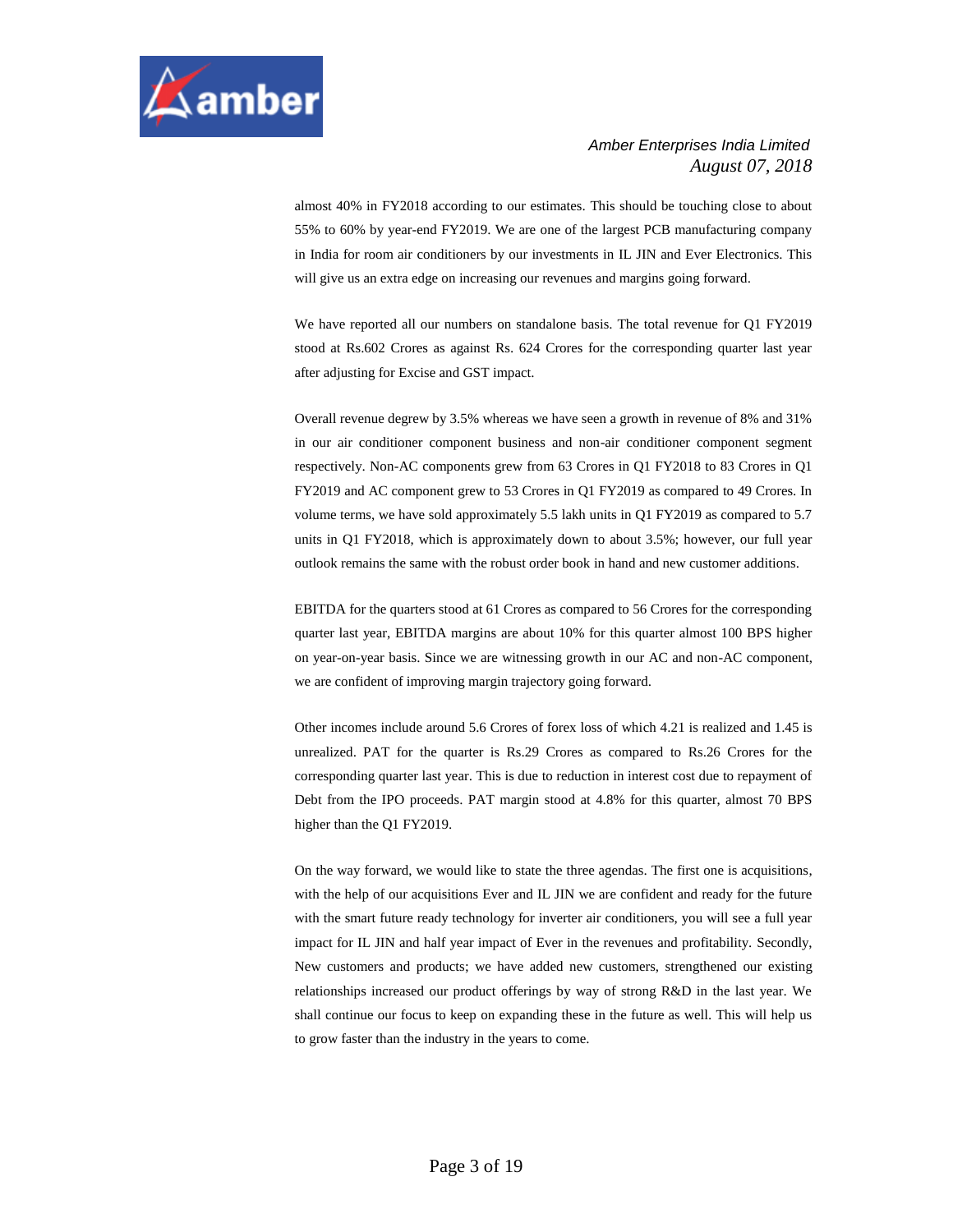

On the operating leverage, we see an increase in volumes for our products and investments that we have done in the past, will see better returns. Increased capacity utilization will lead to operating leverage playing out, leading to better profitability.

To conclude we would like to say this company enduring commitment to outperform the industry growth while transforming topline into a health bottomline results. With this I open the floor for discussion.

- **Moderator**: Thank you very much. We will now begin the question and answer session. We have the first question from the line of Aditya Bhartia from Investec. Please go ahead.
- **Aditya Bhartia:** Good evening, Jasbir. Jasbir you mentioned that there has been forex loss of almost Rs.5.62 this quarter, what is the exact nature of this loss and how do we exactly hedge against such losses?
- **Jasbir Singh:** So the nature of the loss is due to the import content, which we do and the dollar has moved from close to about 66 to 69 in this quarter and that is why this loss has been recognized. However, as we informed earlier also that moving forward this loss is on the quarterly lag basis, this is passed on to the customers, so in the next quarter costing which are happening is on the newer rate of 69 and above.
- **Aditya Bhartia:** So that is pertained to creditors that are outstanding at the end of the quarter or it includes the impact of rupee depreciation on sales that we made during the quarter?
- **Jasbir Singh:** So this includes the payment, which we have done in the quarter, and the corresponding M2M impact on the June 30, 2018.
- **Aditya Bhartia:** Okay it is the combination of both.
- **Jasbir Singh:** Yes.
- **Aditya Bhartia:** Understood. And you mentioned that volumes in this particular quarter would have declined by around 3.5% and similar has been I guess the revenue decline as well, so with higher proportion of inverters getting sold, one would have expected realizations to be going up especially with new energy efficiency norms also coming in, is that something that is not really playing out as yet?
- **Jasbir Singh:** No, it is not like that in fact if you see our AC components have grown by 8%, which is a reflection of that only and normally what we do is in the inverter air conditioners, for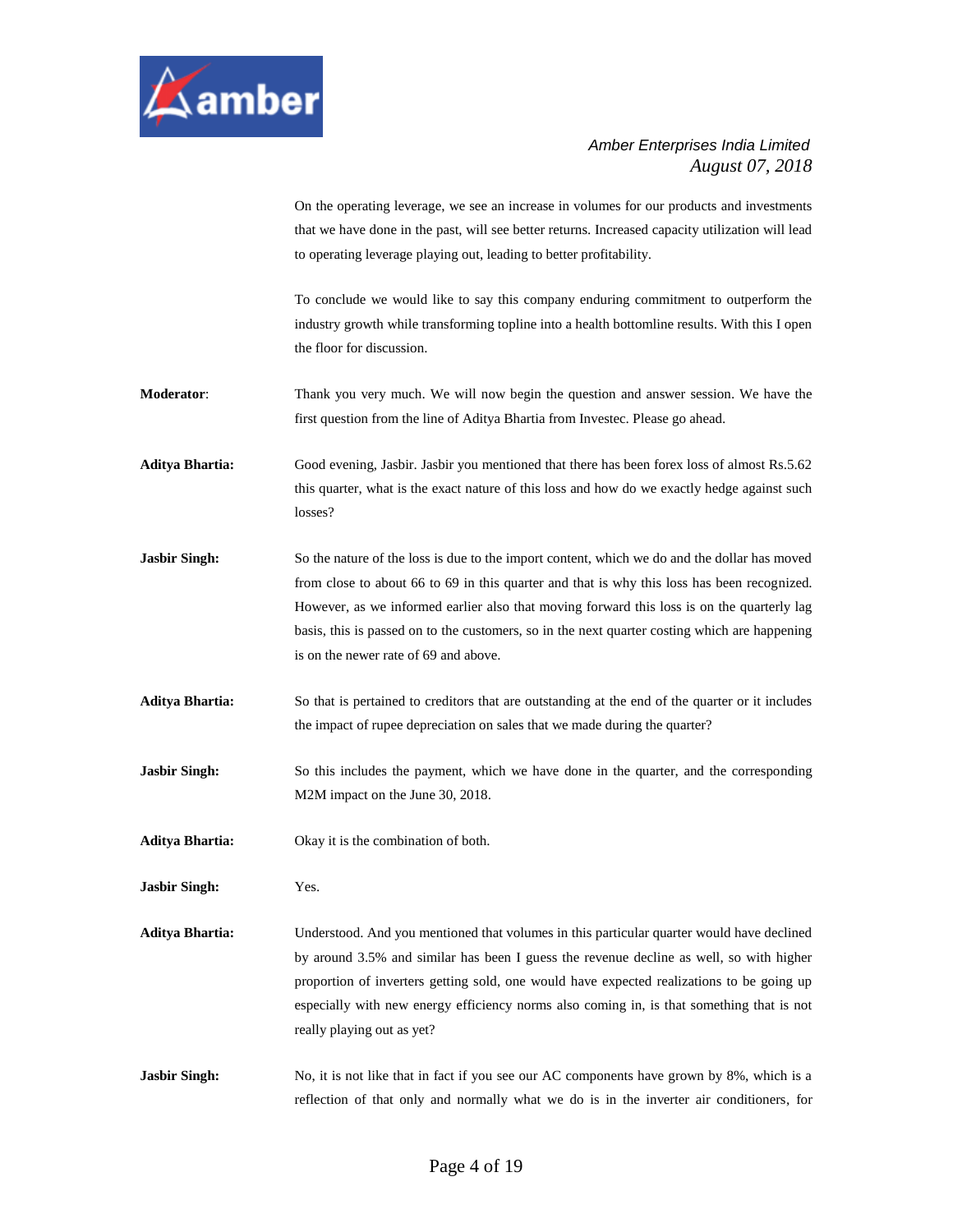

example we are supplying air conditioner kits, this inverter value terms realizations happens at the brand level.

**Aditya Bhartia:** Sorry I did not get the last point.

- **Jasbir Singh:** For example, we are supplying the air conditioner kits for largely without compressors, sometime, most of the time the inverter PCB board, which is additional in the inverter AC as compared to the normal fixed, that is fixed at the brand level. So, the revenue recognition happens at the brand level, not at our level, but since these are standalone numbers IL JIN is not added here, so once the IL JIN get added to the consolidated number you will see that impact of inverter ACs which we are building, so right now we are directly billing the inverter PCB board into the brand.
- Aditya Bhartia: Right, I understood and Sir this is the second consecutive quarter wherein we have seen margins expanding. What should be our expectation on this front going forward and what are the factors that are contributing to gross margin expansion?
- **Jasbir Singh:** So, margin expansion is happening because of our buying leverage and operating leverage. Our buying leverage is quite significant now. We have been able to negotiate better terms with our suppliers, because the quantities are quite large and we become one of the largest buyers for them, so that is the one and also the operational efficiency at the plant level. And moving forward we are endeavoring on the same margin expansion strategy.
- **Aditya Bhartia:** Okay. Lastly Sir interest expense run rate has obviously come down very sharply with the repayment of debt through IPO proceeds but I understand that there are lot of other things like bill discounting that will also go in the intrinsic time, the current run rate that we have seen in Q1 should that be a sustainable run rate for the next few quarters as well?

**Jasbir Singh:** Yes on a standalone basis, that there is a number which we are also looking at.

**Aditya Bhartia:** This is really helpful Sir. Thanks.

**Moderator:** Thank you. Next question is from Nitin Arora from Axis Mutual Fund. Please go ahead.

**Nitin Arora:** Good evening. Sir my first question is when you talked about inventory buildup and you talked about industry degrowing at 10% to 11%, can you quantify which are the customers which you have in the top five, would have degrown by how much, is it possible to share that?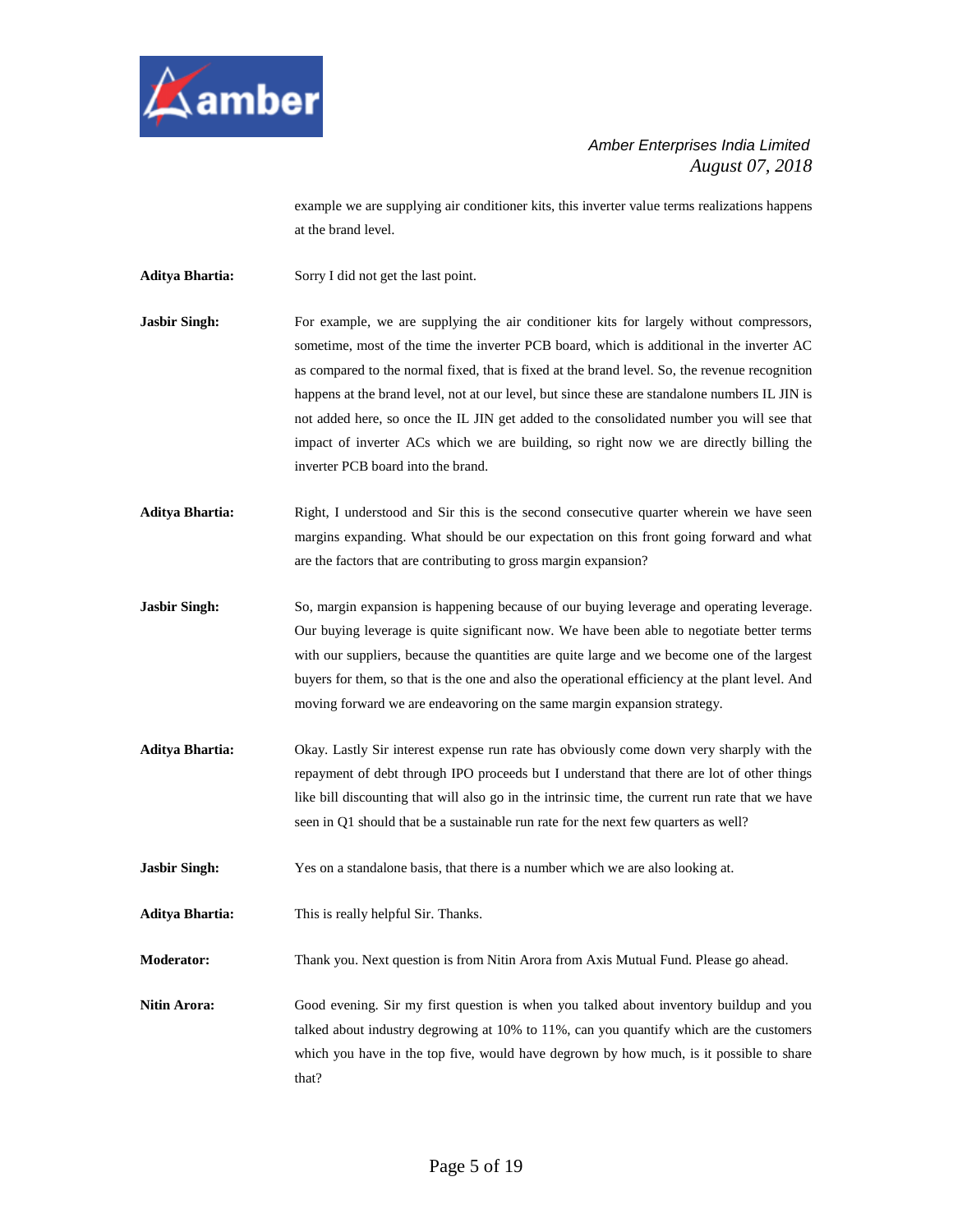

- **Jasbir Singh:** No I think we are not the right agency to comment on that but if you would be hearing the listed company's numbers and we work with both listed and unlisted, so across the sector, we have seen that some of the brands have even degrown to extent of 20% but some of the brands have also gained a bit in single digit, so on an average the numbers are coming to about 10% to 12% dip in the industry on the volume terms.
- Nitin Arora: Now when we talked about inventory, you said that inventories are still higher obviously the brands would have not taken from you, Q2, Q3, any which ways remains a very lean period, it is possible to share what sort of inventories currently you are holding for these brands, as a percentage or anything if you can quantify and how soon you think you can start giving this inventory to the market, just to see the perspective because if the inventory remains higher even if our Q4 season kicks back the old inventory, which first even have to go, so just need to understand from that context?
- **Jasbir Singh:** So we are expecting a liquidation of the inventory in Q2 because there is a not a very large inventory build up at our level. We have been focusing and it is hand in hand experience with the brands where it goes on, so whatever is lying with us, I think that has been consumed to certain extent in July and it should be consumed within going forward by September. And largely the inventory, which is lying with us, is in raw material form. So it is not pertaining to any particular brand as such where we will have to wait for the brand numbers to go up.
- **Nitin Arora:** And what are the working capital days versus Q4 in this quarter for you?
- **Jasbir Singh:** So we have working capital days of about 53 versus 35 of Q4.
- **Nitin Arora:** That is largely because of the inventory?
- **Jasbir Singh:** That is right yes.

**Nitin Arora:** That is a pretty high number, so that is what I am asking. Okay.

**Jasbir Singh:** The inventory as well as receivables because we have seen some delayed payments from certain customers because of this season so both the things are actually impacting the net working capital days getting it.

**Nitin Arora:** Sir my second question is somebody in the call said that margin improvement, when we look at your margins, it is about 9.1% versus 9% last year, excluding other income into the revenue part on the net basis. So, it is a very flattish margin year-on-year, given that IL JIN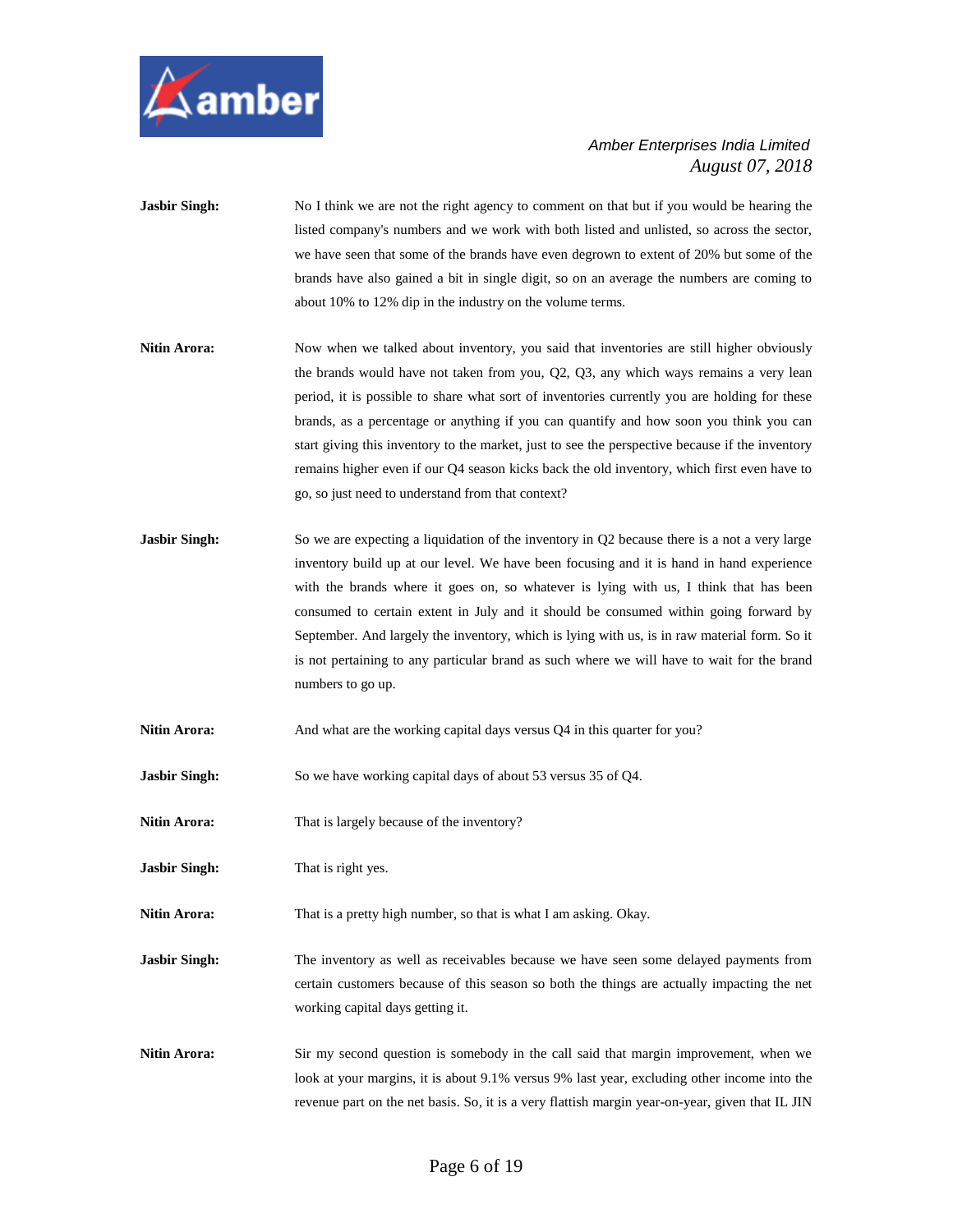

will get consolidated and everything will get consolidated at the separate business or PCB unit, but on a standalone basis, is this recurring margin, you looking at it or you see some improvement here also?

- **Jasbir Singh:** So, Nitin as we told earlier also that there is a continuous effort at a company level for looking into the inefficiencies as well as taking the operating leverage and also buying leverage, so all three are moving in tandem and I expect that there should be some improvement in the margin going forward as the season will pickup.
- **Nitin Arora:** My third question is on the recent PCB unit, which is started by LG at their Noida plant and they have commissioned a full capacity, is there a risk you see to IL JIN taking away a little bit LG started in-housing the revenue from the IL JIN side, which they are currently giving a big number to IL JIN just need your take on that?
- **Jasbir Singh:** So IL JIN's business is not impacted. What LG has in sourced is the imported component of inverter parts, and largely they have started with some bit of refrigerator and some portion of air conditioners but they have not yet started washing machines. So IL JIN's order book is very, very consistent with LG. In fact both the locations in Ever as well as Il JIN, Pune and Noida both are at the same level where it was in last year, so that was made very clear to IL JIN management in fact LG management also that their business will not be impacted and in fact they are deleveraging their import content by bringing it in house. We have been adding new customers in IL JIN so you will see at least about three to four new customers being adding by December, the reliability of the components are already on, and this is a product, which has got a fairly largely entry barriers due to the reliability cycle it has, so customers have already put in the reliability cycle and I believe that by December you will see three new more customers added in IL JIN.
- **Nitin Arora:** Sir can you share the revenue EBITDA and profit of PICL, IL JIN and Ever for Q1?

**Jasbir Singh:** So Q1 revenue we have both put together, for IL JIN we have about 84 Crores, and PICL is 31 Crores on the revenue side, on the EBITDA the percentages are almost in the range of similar percentages of 3.5% and about 6%-7% in **PICL**.

**Nitin Arora:** Sir Ever?

- **Jasbir Singh:** Ever, the revenue is 61 Crores and which again in the range of 3% to 3.25% right now.
- **Nitin Arora:** Thank you very much Sir. I will join back in the queue. Thank you.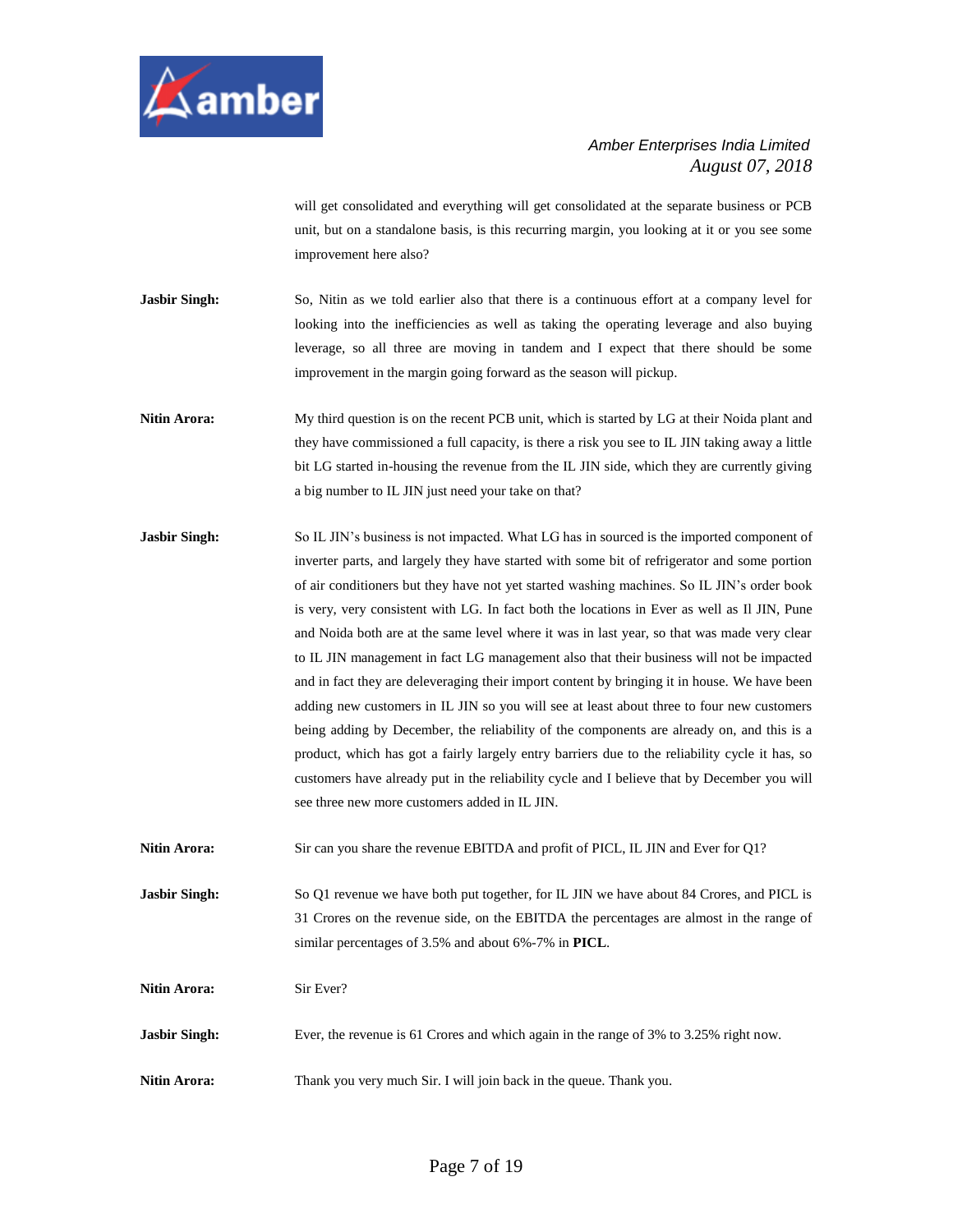

- **Moderator:** Thank you. The next question is from the line of Bhoomika Nair from IDFC Securities. Please go ahead.
- **Bhoomika Nair:** Good evening Sir. Just wanted to understand the inventory because of the monsoon impact and the higher inventory in the system, would this kind of have slipover effect if not for our production but at least in terms of demand over the next two quarters?
- **Jasbir Singh:** Definitely there will be an impact because of inventory levels lying at the brand levels, but it depends on the model inventory which particular model inventory they are carrying, so there are certain models which are not in the inventory for the brands and that will keep on moving whereas the inventory in particular models, which the brand is carrying I mean they will definitely like to liquidate that first before picking up another one, but since we had added new customers and new products in Q4, so our volumes are pretty much intact right now what guidance we gave.
- **Bhoomika Nair:** Okay and so given this I mean what would be our volume guidance in terms of for the full year and where do you see industry in relative growth terms?
- **Jasbir Singh:** Yes, so Bhoomika you are asking about...
- **Bhoomika Nair:** Guidance for the full year volume growth for us as well as for the industry?
- **Jasbir Singh:** So we have done about 1.9 million units last year and we have given guidance of close to about 2.2 to 2.3 million range and we maintain the same, the order book is quite robust, generally the impact will come in the Q3 and Q4, so that is what we are gearing up for. On the industry side, I think we anticipate industry to register at least a single digit growth despite of the seasonality impact in the Q1, and could be in Q2 as well, but I think there should be a single digit growth at the end of the year by industry.
- **Bhoomika Nair:** Okay. So for your growth particularly if you can throw some light. We had introduced the one ton and two ton IDU during the year, so how is that spanning out which are the new customer addition that we have seen?
- **Jasbir Singh:** We have added these two category of new products expansion in various customers categories, so like Voltas and also we have giving to two other customers like Micromax and Godrej plus we have seen a uptick in a window air conditioners where we added two new customers and they were addition in new product with one existing customers, so both the categories are growing fairly well and it has been accepted models line up is good now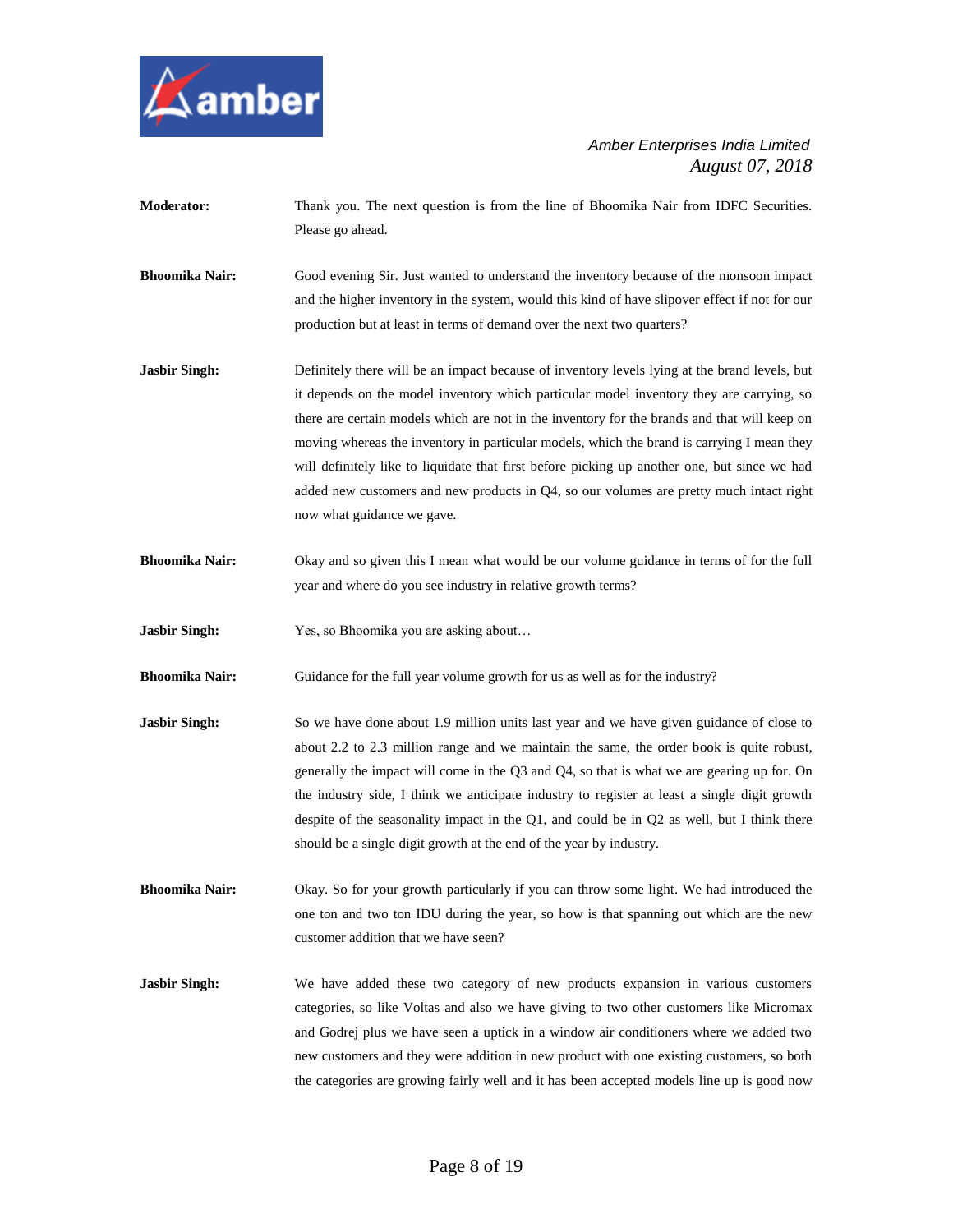

as compared to last year. So that is why we are very confident of achieving the guided numbers.

**Bhoomika Nair:** So, Sir I mean within this how would be the growth for the one ton and the two ton kind of – what kind of volumes are we looking at from this new IDU that you are seeing during the year?

- **Jasbir Singh:** I think Bhoomika what we are doing is at one ton category we have various sub models, but in all models put together in one ton category, we are looking at somewhere about 1,60,000 new numbers. And also, similar numbers in the two ton category also, so all put together, 3- 3.5 lakh units will be additional by these new category, plus the existing growth which was going on by addition of new customers in the existing product. And also, as I told you that in Q1 we have grown in non-AC segment also pretty well and AC component segment also that is also growing. So, the guided numbers of volume as well as value is quite robust, the order book and I think we are very, very confident of achieving what we are guiding on the value terms and also on the volume terms.
- **Bhoomika Nair:** Okay. Sir so if in terms of Ever what is our current stake that we are looking to kind of increase the stake there, so what is the current dealing and by what time line are we looking to increase the stake?
- **Jasbir Singh:** So we have picked up 19% Bhoomika earlier and what we heard from the management of Ever was that the CP closure will be done probably by end of September or maximum by October, so that is when we will enhance our stake to above 51%.
- **Bhoomika Nair:** Sir just coming back to the inventory levels, our working capital cycle, which was discussed earlier and it is kind of moved up very sharply, so what is the level of bill discounting that we are doing currently, can this increase or given that we will now be generating good amount of cash flows, so what is the thought process there?
- **Jasbir Singh:** Bhoomika as we talk right now, we have zero bill discounting done and the company is generating good cash and we are sitting on a fairly low consumption of working capital limits, so I do not think that we will be going for a bill discounting at this moment of time. Because it is very expensive product to have in generally, bills are discounted by brands, nothing less than 11%-12%, and upfronting interest also happens because if they are discounting your bills before 60 days they will upfront the entire interest, so it is very expensive product to actually going for, so we are not going for that at the moment.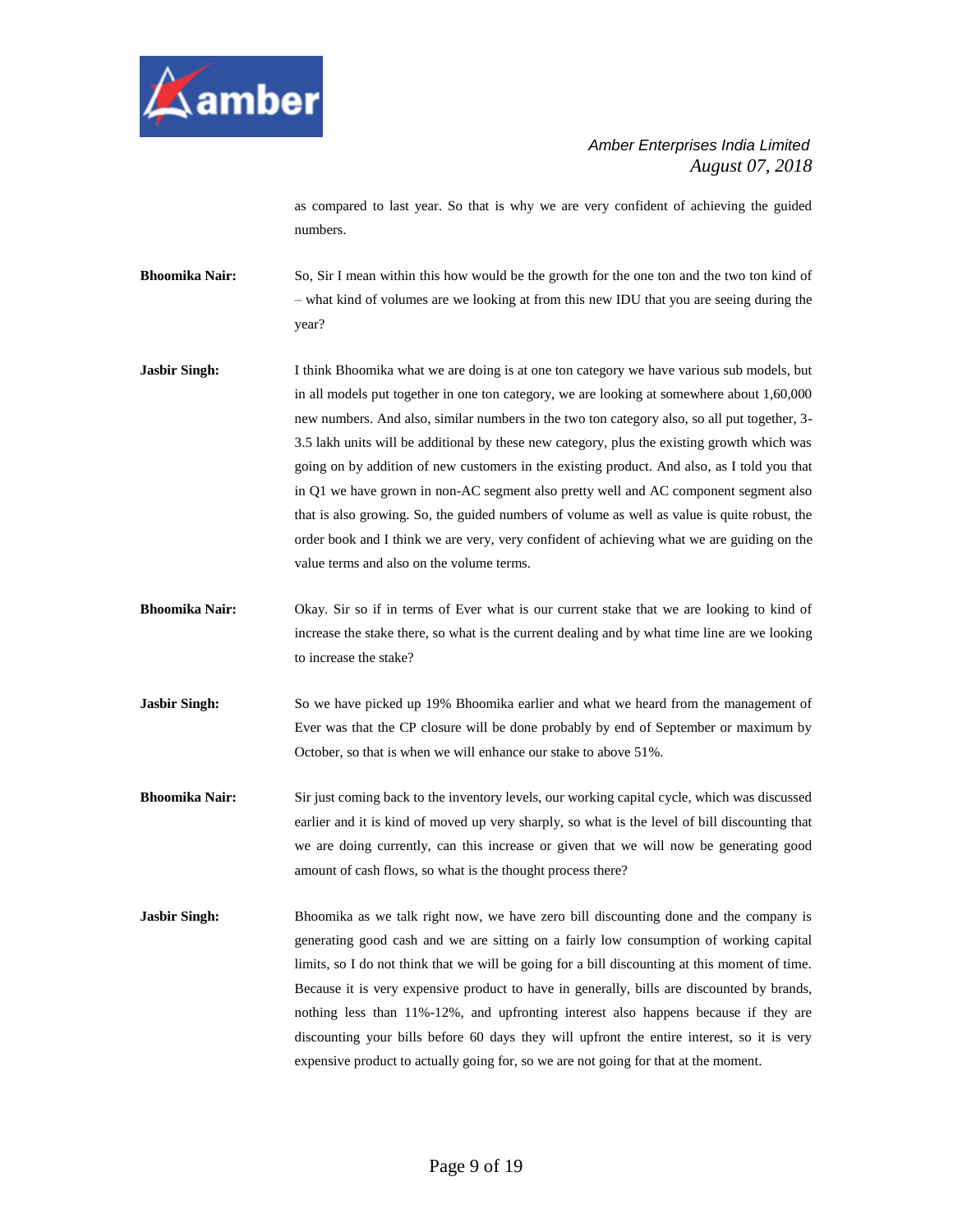

- **Moderator:** Thank you. The next question is from Pritesh Chheda from Lucky Investment Managers. Please go ahead.
- **Pritesh Chheda:** Thank you for the opportunity. Sir we have about 25% market share in the units manufactured and sold in India, just wanted to know this market share and our 10% to 15% type volume growth assumption that we have made for FY2019, does it build in any additional clientele or any additional business win and market share gain and if yes then what kind of clientele or business wins we have?
- **Jasbir Singh:** Well the market shares will be definitely defined by end of the financial year, once the numbers are there, on our side the new customer addition and the new products addition is the expansion of the volumes, so yes we took it as 10% to 12% of incremental volume in the complete industry as such, but there are other factors also because replacement cycle is moving on the lower side from 12 years it has come down to 8 years and also the inventorization is helping the volumes of our business growing up, so we see the volumes intact and once the volume of the industry is there, we will be maintaining the market share and may be we are gaining also.
- **Pritesh Chheda:** No Sir my question was in FY2019 when you say about 2.2 million units is what you think you will do versus 1.9, obviously this factors some amount of market share gain, so just wanted to know the new customers or the new business that we have won, which gives us the visibility of this 2.2 million?
- **Jasbir Singh:** So we are adding customers. We have already added in Q4 and certain there are two more customers will be added in Q2 and Q3, right now we will not be in a position to comment the name of the customers, but you will shortly come to know about it, but these are two customers will be added - I mean one customer has already signed up, another one will be signed very soon.
- **Pritesh Chheda:** Okay. Out and out for Amber, what kind of market share eventually three to five years down the line is possible? What reflects 20% like then how I calculated 20% is 1.9 billion units sold by you.
- **Jasbir Singh:** So we were at 14% five years back and we ended up that 19-20%, last year, so we expect the similar kind of growth trajectory in the market shares.
- **Pritesh Chheda:** Okay, so about four years back you were 14% so what a percentage market increased every year?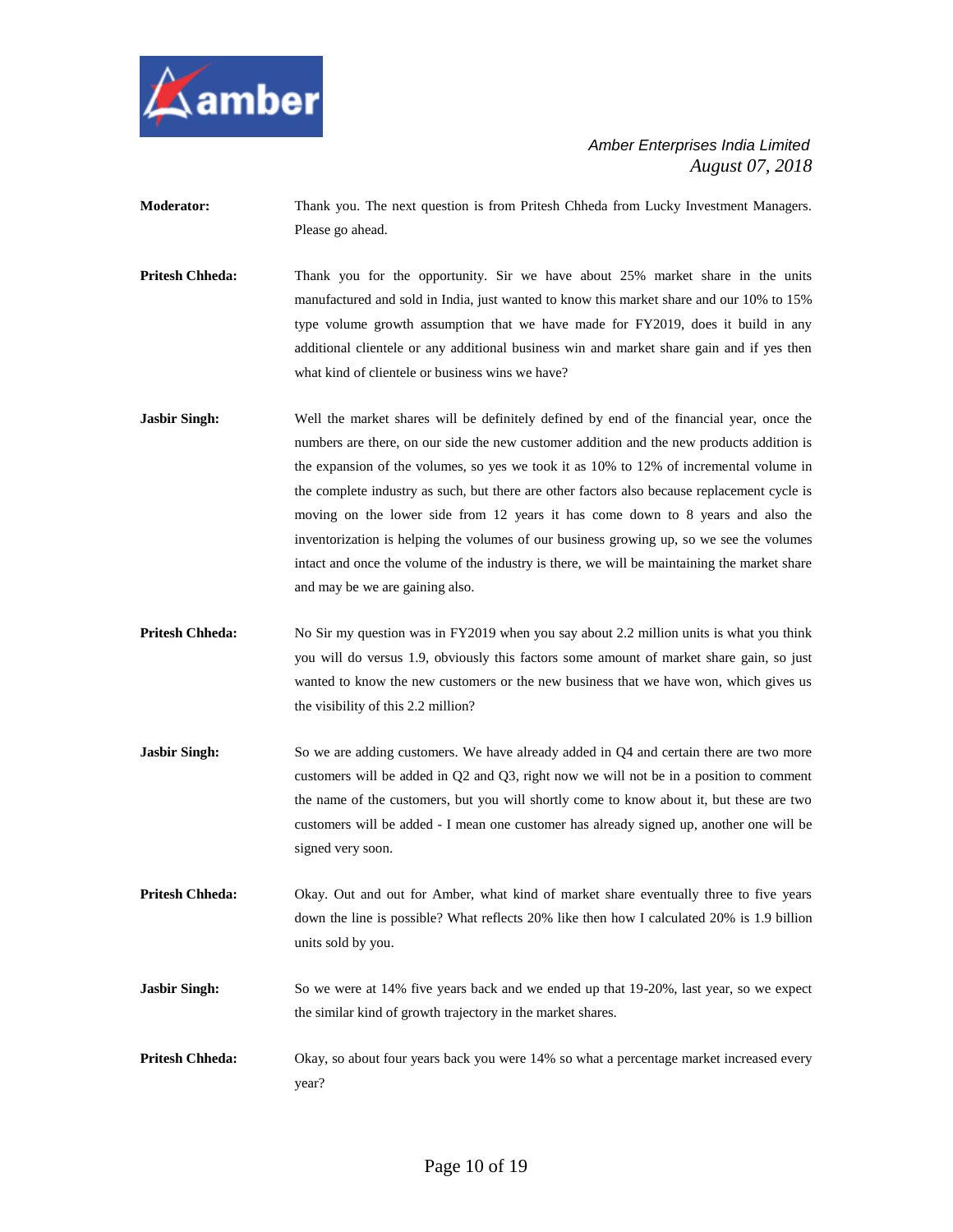

**Jasbir Singh:** Yes, I mean in case you can have I mean we cannot right now predict as if will it be 1% every year, but over a period of three to five years, you will see a substantial jump.

**Pritesh Chheda:** Okay and my last question is on IL JIN and PICL, if you could give out the growth strategy there, I think in one we have PCB that is controlled box and other which is motor, just wanted to know the market potential there and how the market is structured today and what can we with that business?

**Jasbir Singh:** So IL JIN manufactures inverted PCB boards for not only air conditioners, but also for refrigerator, washing machines, microwave ovens and water purifiers, so they had only two customers before we acquired the company and we are bringing in additional customers so it is a very nice horizontal deployment of all our customers there, and it was rightly timed acquisition because inventorization has really kicked and well, so we are expecting that our country should be at least 70% to 80% inverter market in next three years, which already cross 40% last year, it is moving towards 50 to 60%. Many of the brands, they have already gone for 100% inverter like LG, so this is one product, which is really needed and most of the brands have been importing this component right now from China and dollar moving up has actually initiated lot of enquires for IL JIN and above that IL JIN is also manufacturing PCB boards for refrigerators, so there are new customers which we are anticipating in the refrigerator zone, it is already supplying to IFB and to LG. But we are adding non-AC component sector also in IL JIN. It will be supplying for refrigerator, washing machine, new, new lines are being added up in Gujarat,. So we are talking to those customers wherein most likely those customers will be also on board in IL JIN. So what we are expecting is that in this year, there will be incremental of 40 to 50 Crores additional revenue from new customers, because the new customers will be added in last quarter only, because of the longer reliability cycles of the product. But next year FY2019-FY2020, you will find at least 150-200 Crores additional revenue coming from these new customers at a better gross margins. On the motor side, the company witnessed little bit of tailwinds because of lesser exports, and of course the domestic also did not do well. But we have also added more customers there, and new products, which was Resin-core, which was not in the product portfolio, which was indoor motors, so 100% of the indoor motors were being imported by the industry and PICL, has become the first company to start giving the domestic solution. So we expect large volumes of that also moving forward.

**Moderator**: Thank you. Next question is from Anshuman Deb from ICICI Securities. Please go ahead.

**Anshuman Deb:** Thanks for the opportunity Sir. I wanted to understand about the accounting treatment of Ever and IL JIN, so as we end FY2019 will be having 70% of both Ever and IL JIN and so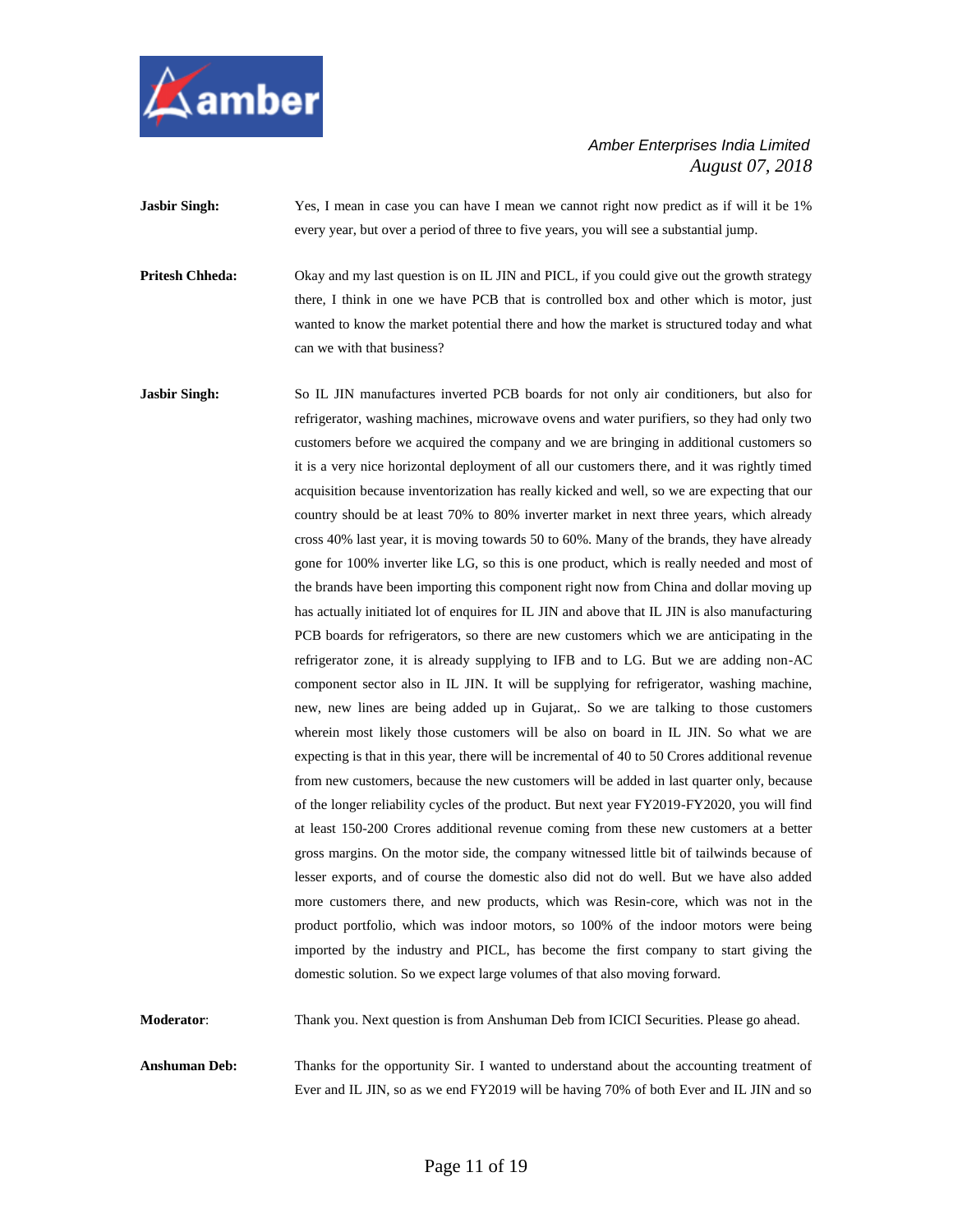

there will be likely minority interest in our books, and that 70% is going to stay for FY2020?

- Jasbir Singh: Anshuman in the IL JIN scenario, we have 70% and the clear understanding will be acquiring balance 30% in the next two to three years, so auditors have taken a view that it is 100% subsidiary, so we have consolidated the 100% revenue and everything and showing the 30% payable under the liability side and Ever also the same treatment will happen.
- **Anshuman Deb:** Okay, so I just wanted to understand from a valuation perspective or let say that what are the risks of that 30% getting delayed because we already have quarter of delay in I think the acquisition of Ever, so what is that 30% or the chances of 30% might stay with minority investors?
- **Jasbir Singh:** Earlier promoters of IL JIN do not have an option for delaying it. We have an option to delay it.
- **Anshuman Deb:** Okay, so my understanding is that in the next three years it will become a 100% subsidiary?
- **Jasbir Singh:** Yes, that is right.
- Anshuman Deb: And the liability that you spoke of 30%, it will be what kind of liability it will be, it will be the money that the amount of generated or in the three to four years for the 30% stake plus that debt value or what is that?
- **Sudhir Goyal:** There is a valuation done by the professional, on the basis of that, they have done some present value factors pertaining into that, so they have taken some value, so which has shown under the non-current liability.
- **Anshuman Deb:** Okay, can we have that value, what is that value?
- **Sudhir Goyal:** So that value is between 20 and 25.

**Anshuman Deb:** 20-25 Crores?

**Sudhir Goyal:** Yes.

- **Anshuman Deb:** And both Ever and IL JIN combined right, 20-25 Crores?
- **Sudhir Goyal:** Both Ever and IL JIN combined.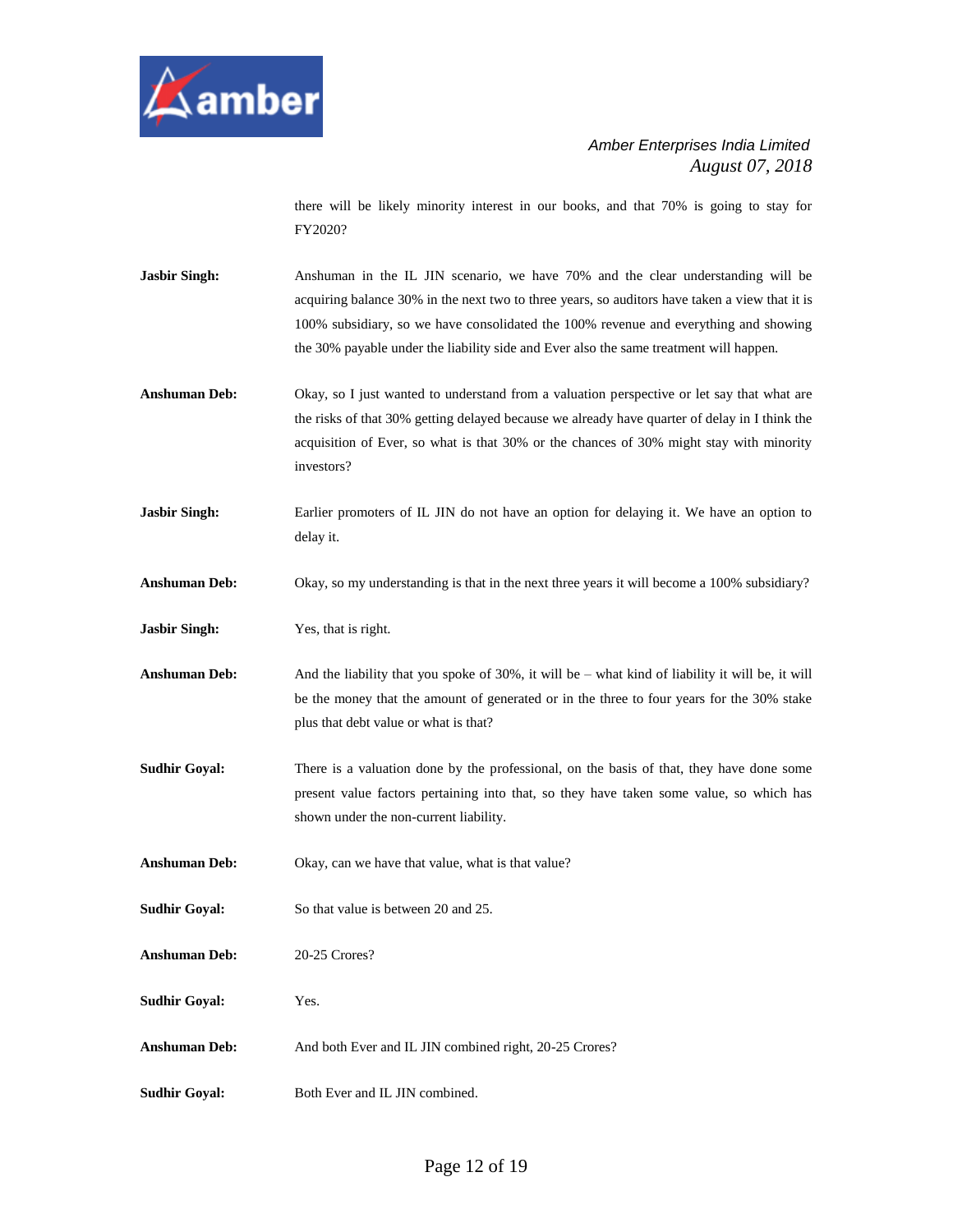

| <b>Anshuman Deb:</b>   | Okay. Thank you so much.                                                                                                                                                                                                                                                                                                                                                                                                                                                                                                                                                                                                                                                                                                                                  |
|------------------------|-----------------------------------------------------------------------------------------------------------------------------------------------------------------------------------------------------------------------------------------------------------------------------------------------------------------------------------------------------------------------------------------------------------------------------------------------------------------------------------------------------------------------------------------------------------------------------------------------------------------------------------------------------------------------------------------------------------------------------------------------------------|
| Moderator:             | Thank you. Next question is from Abhineet Anand from SBICAP Securities. Please go<br>ahead.                                                                                                                                                                                                                                                                                                                                                                                                                                                                                                                                                                                                                                                               |
| <b>Abhineet Anand:</b> | Sir, is it possible to breakdown the sales in the AC component, non-AC component<br>segments?                                                                                                                                                                                                                                                                                                                                                                                                                                                                                                                                                                                                                                                             |
| <b>Jasbir Singh:</b>   | Yes Abhineet, the sales wise the spread is Rs.466 Crores is basically the AC and Rs.53<br>Crores are AC components and non-AC components are 83 Crores.                                                                                                                                                                                                                                                                                                                                                                                                                                                                                                                                                                                                   |
| <b>Abhineet Anand:</b> | Okay. Secondly obviously IL JIN will be adding customers this year, so I think that<br>numbers would be a bit fluid, but what is our expectation going into FY2020, what is our<br>expectation in terms of sales and margins for IL JIN and Ever?                                                                                                                                                                                                                                                                                                                                                                                                                                                                                                         |
| <b>Jasbir Singh:</b>   | So IL JIN is expecting to do around 360 to 370 Crores of topline this year against its 335<br>Crores last year, and next year IL JIN should do at least 525 Crores revenue by this new<br>customers, addition new customers and existing business. Ever will be touching about<br>closed to about 250 Crores this year and as moving forward, we think that we should be<br>able to grow Ever also at 20%.                                                                                                                                                                                                                                                                                                                                                |
| <b>Abhineet Anand:</b> | And in terms margin expansion, how do you see that?                                                                                                                                                                                                                                                                                                                                                                                                                                                                                                                                                                                                                                                                                                       |
| Jasbir Singh:          | So margin Abhineet, we do not see a large margin expansion in this current year because<br>the new customer addition is happening only in the last quarter, so you may see may be 100<br>BPS margin expansion increasing this year whereas next year you will definitely see 150<br>odd BPS going forward.                                                                                                                                                                                                                                                                                                                                                                                                                                                |
| <b>Abhineet Anand:</b> | Secondly PICL, I think the performance has been a bit tepid for last one and one and a half<br>years, so what is strategy in terms of turning it more profitable for the next year?                                                                                                                                                                                                                                                                                                                                                                                                                                                                                                                                                                       |
| Jasbir Singh:          | Initially we faced a lot of tailwinds because of it is banking on export business in the<br>Middle East, which went through a crisis and fortunately we do not lose any market share<br>with any brand there, but unfortunately the market itself shrunk because of the crisis in the<br>Middle East, so what we did is first when we bought the company it was almost 55% export<br>and 45% domestic, but now it is 70% domestic and 30% export, so we are coming out from<br>banking on exports, number one. Number two we have added new product portfolio there,<br>which is resin-core, which was not there, so PICL was not manufacturing the resin-core<br>motors, which are used for indoor units, it used to manufacture only window and outdoor |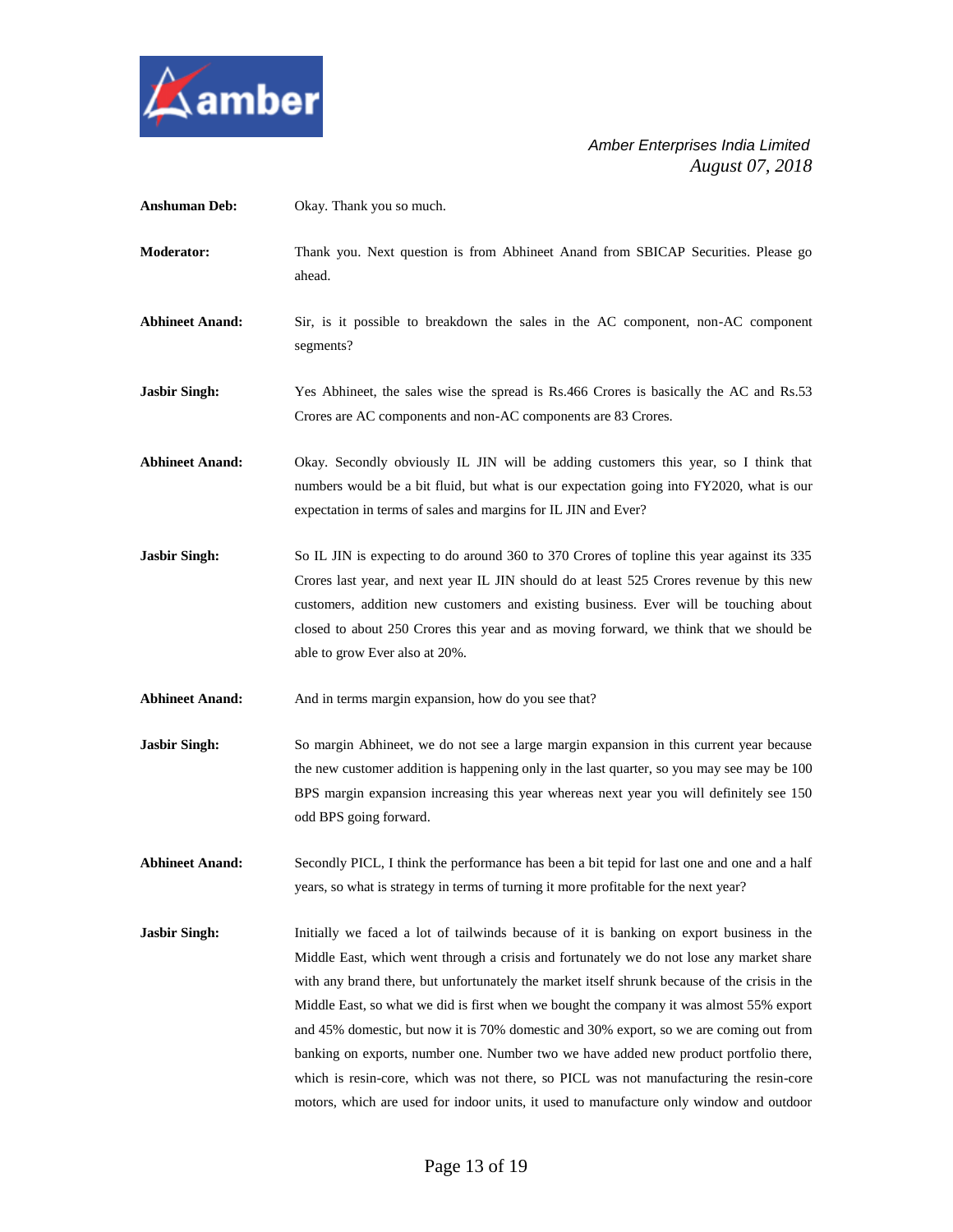

motors. So indoor entire industry has been importing resin-core, so this is the first year we have only launched that product, and we have started giving to the customers, we expect that by next year, you will see a very positive jump in the PICL as well.

**Abhineet Anand:** So just on this resin-core, how big that assuming that on market share in the ODU part remains, I mean how they can this number be in terms of sales for PICL?

- **Jasbir Singh:** See the market size of complete India for the indoor resin-core is about close to 5 million motors right now, and there was zero which was being brought from India, because nobody was manufacturing, so PICL has become the first company to offer that product, and this year itself, we will be doing close to about 400,000 numbers to start with and this number we are expecting to touch a million or may be million and a half by next year, because entire customers are coming to us because the dollar is going up and as the volume goes up everybody is looking for our localization.
- **Moderator:** Thank you. The next question is from Harish Bihani from SBI Mutual Fund. Please go ahead.
- Harish Bihani: Sir I just wanted to understand the basics once again, so say a customer who is already a large customer, when would he place a order, so assuming he assumes a decent summer season, when does he place a certain quantity of orders, then say by the time March-April happens he realizes that things are not going so great, so what kind of quantum can the kind of back track or he can see that I can kind of taken in later, so I hope you got my question, so essentially I will just try to understand the basics?
- **Jasbir Singh:** So there is no thumb rule which everybody follows, every brand has a different timings on giving us a schedule for the next year, somebody does it in July, August and there are brands which does it in November also, so we consolidate all the numbers and then we get quarterly numbers where one month are the fixed schedules and two months are the rolling plans. So there can be changes in the rolling plans to a percentage whatever the markets are looking into, but generally what we have seen in that there has been because we are in the industry from almost two decade and we have seen this summer patterns unpredictable rains earlier time also, but normally over a period of financial year, the brands do volumes would hit us, we have never seen that there will be drastic reduction in the volumes. So generally the first one month plan is always fixed and the next plan is always two months there, and in our industry there is a lead time, high lead item like compressor, which is imported, and generally that is supplied by the brand, so brand also have there skin in the game from also because they supply us compressor in tandem to the volumes committed. So for example, if a brand I said that okay 50000 X model is being supplied, so they will also plan for X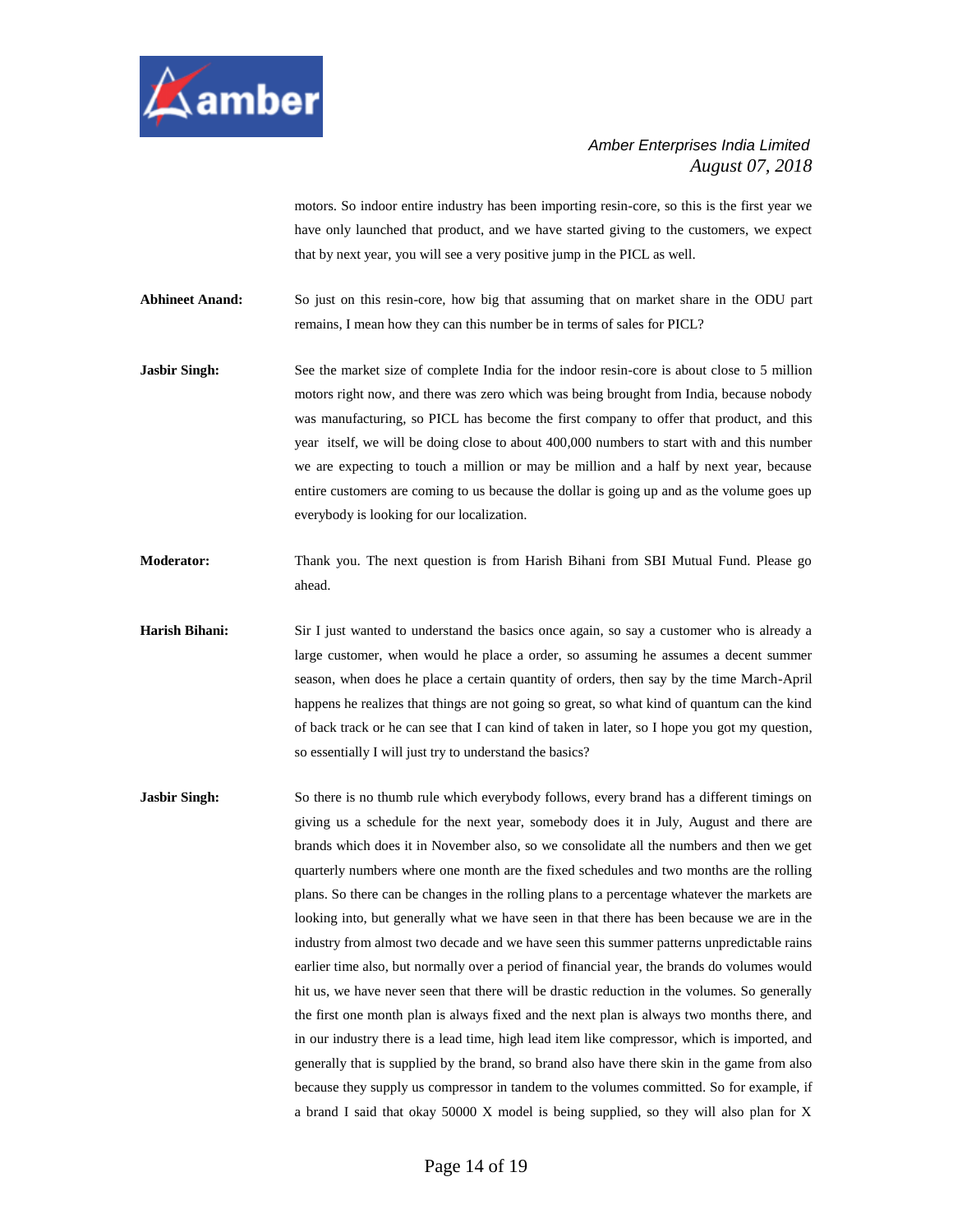

50,000 of compressors, so that is a surety from brand side that they will lift 50,000, it can happen that okay fine there are rains or some other reason that they have been unable to pick it up this month or may be next month, but they will definitely pick it up, so we have never seen drastic reduction in the volumes and moreover this unpredictability of the rains, does not change the long term outlook of the sector, so we are quite confident that the numbers which have been spoken by the brand, none of the brands have asked us to curtail down the annual numbers which we have given are still now.

**Jasbir Singh:** Okay Sir. Thanks a lot.

**Moderator:** Thank you. Next question is from Srinivi Karlekar from HSBC. Please go ahead.

**Srinivi Karlekar:** Thanks for the opportunity. Sir there was an article in just few days back where government was trying to come up with the policy to improve localization of some of the electronic goods including ACs and one of the reason for high import was related to inverted duty structure, Sir in this context I wanted to understand whether duty structure is really inverted in this AC supply chain, and what percentage of Indian market in your view is import dependent on a unit level?

- **Jasbir Singh:** Import dependency in our sector is largely in the indoors and less in windows and outdoors, so almost about 15% to 16% of the industry volumes are being imported currently, and this is a voluminous product where in one container you will find only 180 window air conditioners coming in, so the brand which goes for a larger volumes tend to become domestic, but yes I mean in case that article which came in, in case that clicks in, so the 15% which is being imported certainly will benefit Indian players such as us and we are confident, the industry as a whole has been requesting the government for giving us this kind of update where local manufacturing can kick in and ecosystem of the components can also kick in, so we are quite hopeful if that happens that will be very positive for us.
- **Srinivi Karlekar:** Right, so 15% to 16% is your estimation of current imports that is happening in overall, fair enough Sir and Sir second is like I just wanted to understand if from an operating efficiency, if you bring in some margin improvement, how much does it get passed on to brand eventually or you get to keep it entirely?

**Jasbir Singh:** See our management's view is that first of all our philosophy is that we should be enabler for the brand's growth because if brand is growing by 10%, we automatically grow by 20% with them, we are supplying multiple products to them and also components to them, so whatever melting meetings we do for taking care of operating leverage, and also we believe in sharing and without impacting our profitability that is how we have added – we have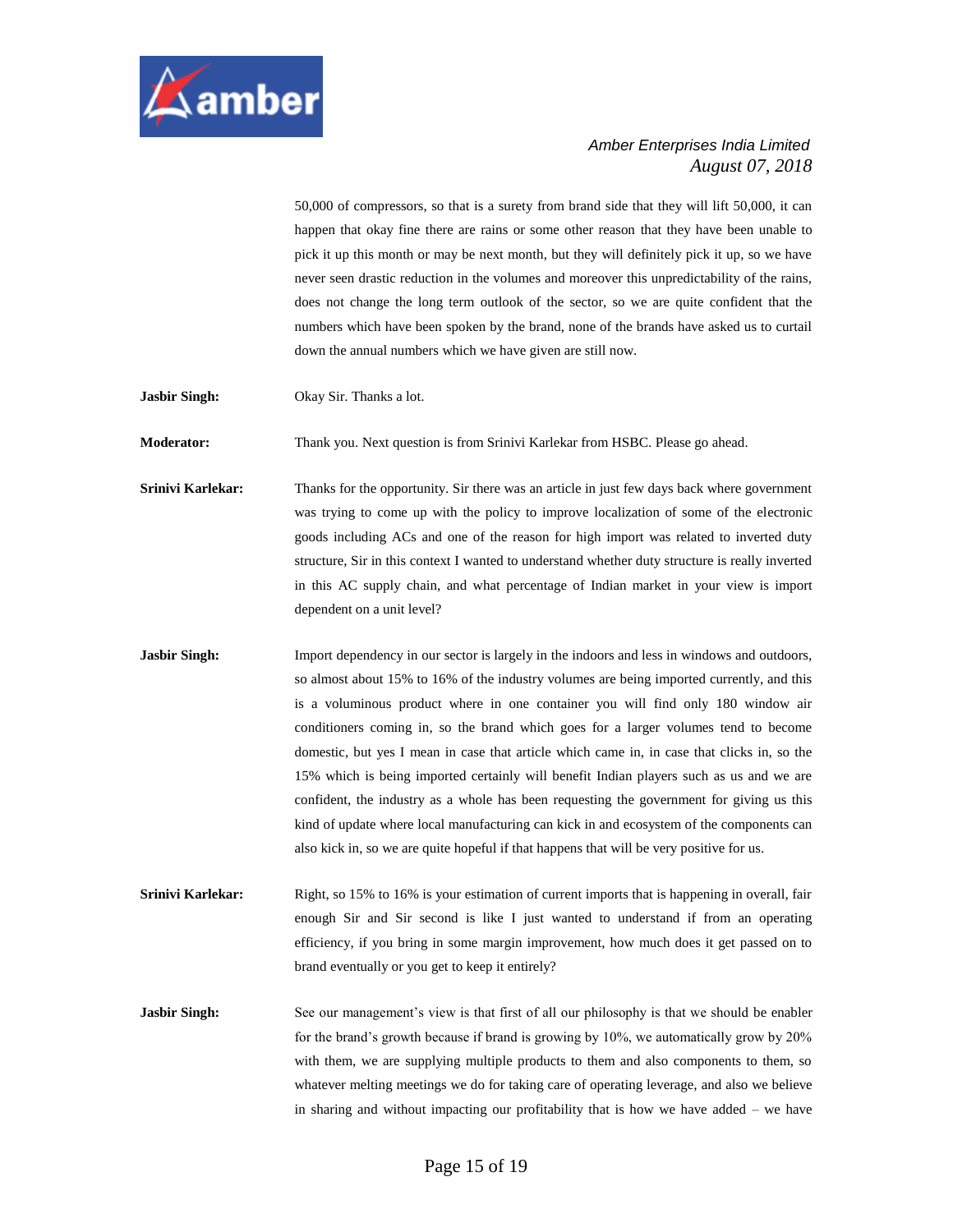

actually come up to this level where we are today, by giving complete - working on the complete SLE 50 programs and also taking operating leverage by and buying leverage also, so that is continuous process, which we keep on happening and if we say for example Rs.100, we definitely pass on above 30 or 40 rupees to the brand which also increased stickiness with us and that is why Amber has become the different company for a brand and it is actually given a treatment of partnership level rather than supplier level.

**Srinivi Karlekar:** Okay, fair enough. Sir last one is there a way to measure some capacity utilization that you are currently operating and what would be the likely capex for FY2019 and FY2020?

**Jasbir Singh:** So we are at a capacity utilization of almost 55% now and on a seasonal basis we will be hitting close to about 67%. So we have fairly large capacities, which ware remaining, but they are restricted to geographical presence, but the planned capex is 45 Crores this current year, which includes R&D product development tools and the maintenance capex of all 12 plants, so that is the plan right now.

- **Moderator:** Thank you. Next question is from Balvinder Singh from Canara HSBC. Please go ahead.
- **Balvinder Singh:** Thanks for opportunity. I missed the number on the volume part, does you give for quarter one of Amber?
- **Jasbir Singh:** So this is 549,000.
- **Balvinder Singh:** And would it be possible to break it down into split and fixed?
- **Jasbir Singh:** You want to breakup into what?
- **Balvinder Singh:** Under fixed and inverter?

**Jasbir Singh:** No that is not possible because we give solution in both the categories. We can give you a split in the IDU, ODU and window category, so what we have done about close to about 229,000 of indoor and we have done about 180,000 of ODU and remaining our window ACs.

**Balvinder Singh:** Okay and on the industry side when do we expect the inventory to be liquidated so that the fourth quarter numbers are not impacted for the industry as a whole?

**Jasbir Singh:** So as such every brand is carrying a different level of inventory, so it will be very difficult to answer that what level and what timing we anticipate, but what we are looking at is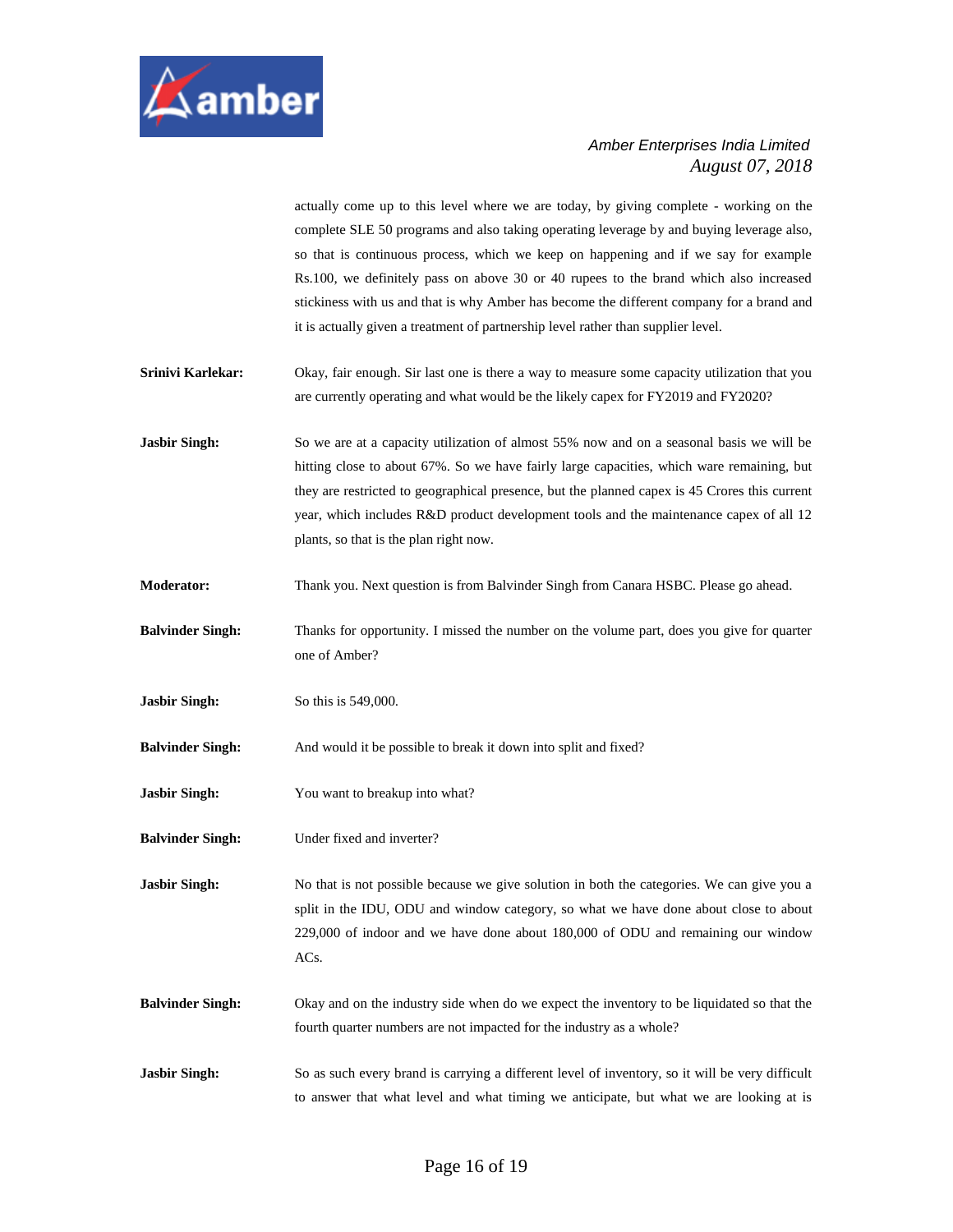

because our inventories are all in raw material form, so we are expecting the liquidation within this Q2 for the inventories.

**Moderator:** Thank you. Next question is from Nirav Vasa from B&K Securities. Please go ahead.

- Nirav Vasa: Thank you very much for the opportunity. Sir I just wanted to check that was there any impact in terms of your procurement strategy because buyer credit was now all of a sudden stopped by the Reserve Bank of India and how were we able to deal with it at that point of time?
- **Jasbir Singh:** No, we were not really largely impacted because of the buyer's credit, we used to avail it but we had some sufficient LC limits which was shifted to LC, so we were not largely impacted by the buyer's credit.
- **Nirav Vasa:** So second question is like as I understand the demand for room air conditioner is increasing in China also so because of that are you seeing any increase in the compressor prices because I believe you also import some of the compressor because some of your customers are requesting you to provide the entire air conditioner?
- **Jasbir Singh:** Yes, so compressors are largely supplied by the brand to us and that is a pass through component for us because whatever cost brands supply to us we add that in the costing, so one is to answer that we will not be impacted in case that happens but right now looking into the market scenario, in India we do not see any kind of uptick on the pricing of compressor, at least till October, November, I do not think so there will be any increase in the pricing.
- Nirav Vasa: Thank you very much Sir. My queries have been answered.

**Moderator:** Thank you. Next question is from Sanjeev Zarbade from Kotak Securities. Please go ahead.

- **Sanjeev Zarbade:** Yes Sir, my question is regarding we have missed on the leading brand as our customers, except that of Samsung, so could you throw some light on what we are looking in terms of tapping such a large brand to our outsourcing opportunity?
- **Jasbir Singh:** See, Samsung is situated in southern part of India in Chennai that is where they manufacture air conditioners and whenever we build a plant we have been cognizant of the fact that they should be customer cluster in and around because if you see our strategy we are mitigated the customers exchanges over the market share between them and we have seen many bigger brands like LG degrowing from 26% to where they are. Samsung used to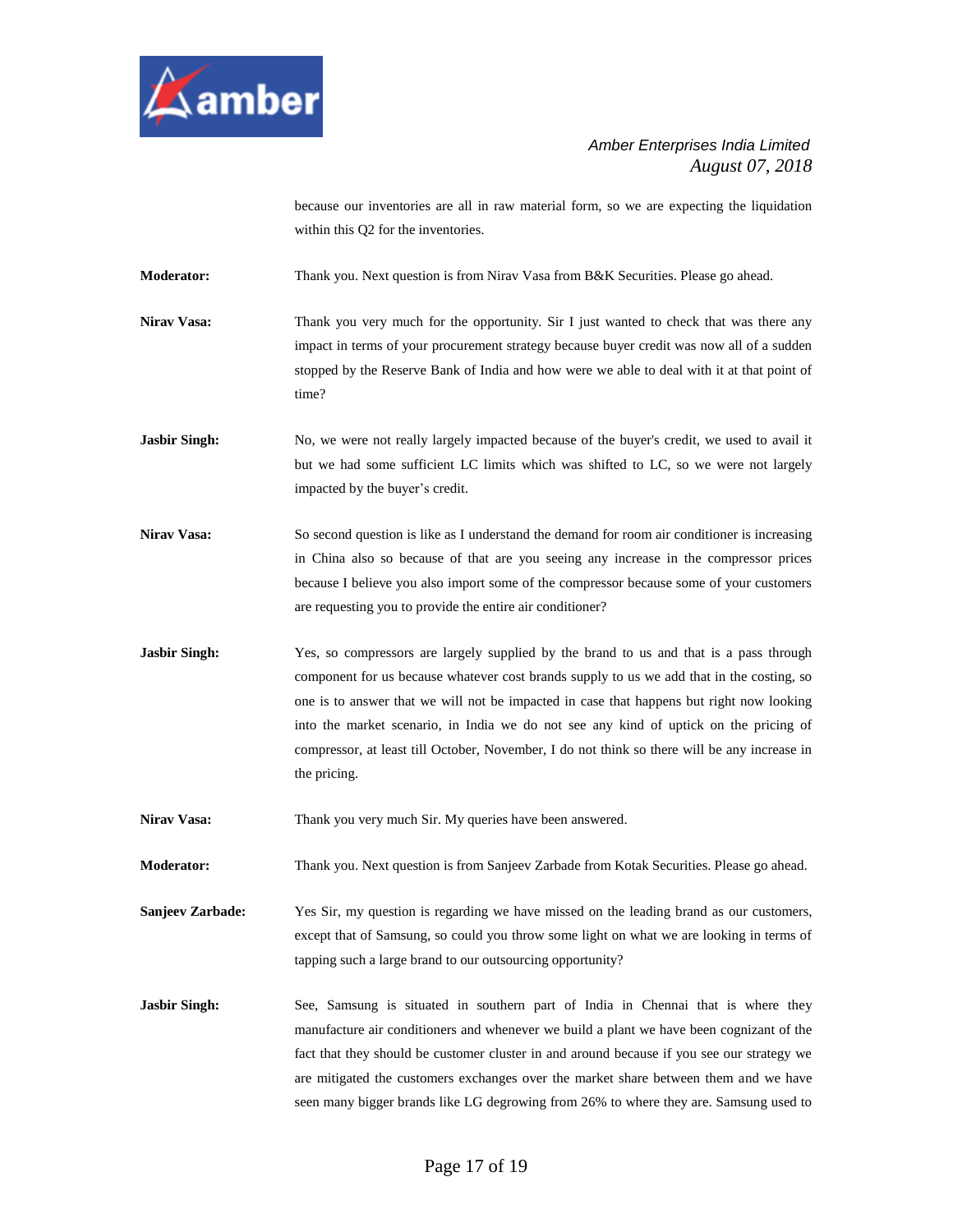

be at 18% many years back in 2008 today there are only 4% market share in the industry, so once the other customers moved there in southern part of India like where we are hearing from some of the brands large marquee brands, which are planning to move to southern part of India, we will definitely plan a Greenfield facility near to that and that is when we will like to tap Samsung also. But other than that the customers which are all the brands which are having close to about, 75% market share, we are serving them.

**Sanjeev Zarbade:** As regarding non-AC components revenue it would be around 83 Crores odd, is that kind of that run rate is sustainable over the next three quarters?

**Jasbir Singh:** In fact it will be increasing more than that because this is a standalone number of 83 Crores, you will see IL JIN and Ever also coming in where there is a large number of close to about 200 Crores, which is being supplied to non-AC components, so by these acquisition we have also strengthened our non-AC component sector.

**Sanjeev Zarbade:** Okay. Thanks and all the best.

**Moderator:** Thank you. The next question is from Monali Jain from Dolat Capital. Please go ahead.

**Monali Jain:** Thanks for the opportunity. Sir I just wanted to know the contribution from indoor, outdoor and window ACs in terms volume in percentage terms?

**Jasbir Singh:** So we have already answered this question Monali but we will repeat it, so indoor we have done 229000, 180000 is close to about outdoor units and remaining is window.

**Monali Jain:** Okay that is the total volumes in?

**Jasbir Singh:** 549000.

**Monali Jain:** Okay and my second question is like do you think that GST rates have come down for AC from 28% and how that rates impact the volumes at the consumer level?

**Jasbir Singh:** Well, it is very interesting question, we would expect that will come down in fact but it did not happen because we did not take that, we were obtaining, but right now there has been article in the Economic Times that government may consider inverter air conditioners push to 18% GST regime, but we cannot comment when it happens, but whenever it happens definitely there will be a good impact because it reduces the cost by maybe good 5%-7% of the complete product, so we are hoping for the best in the forthcoming budget.